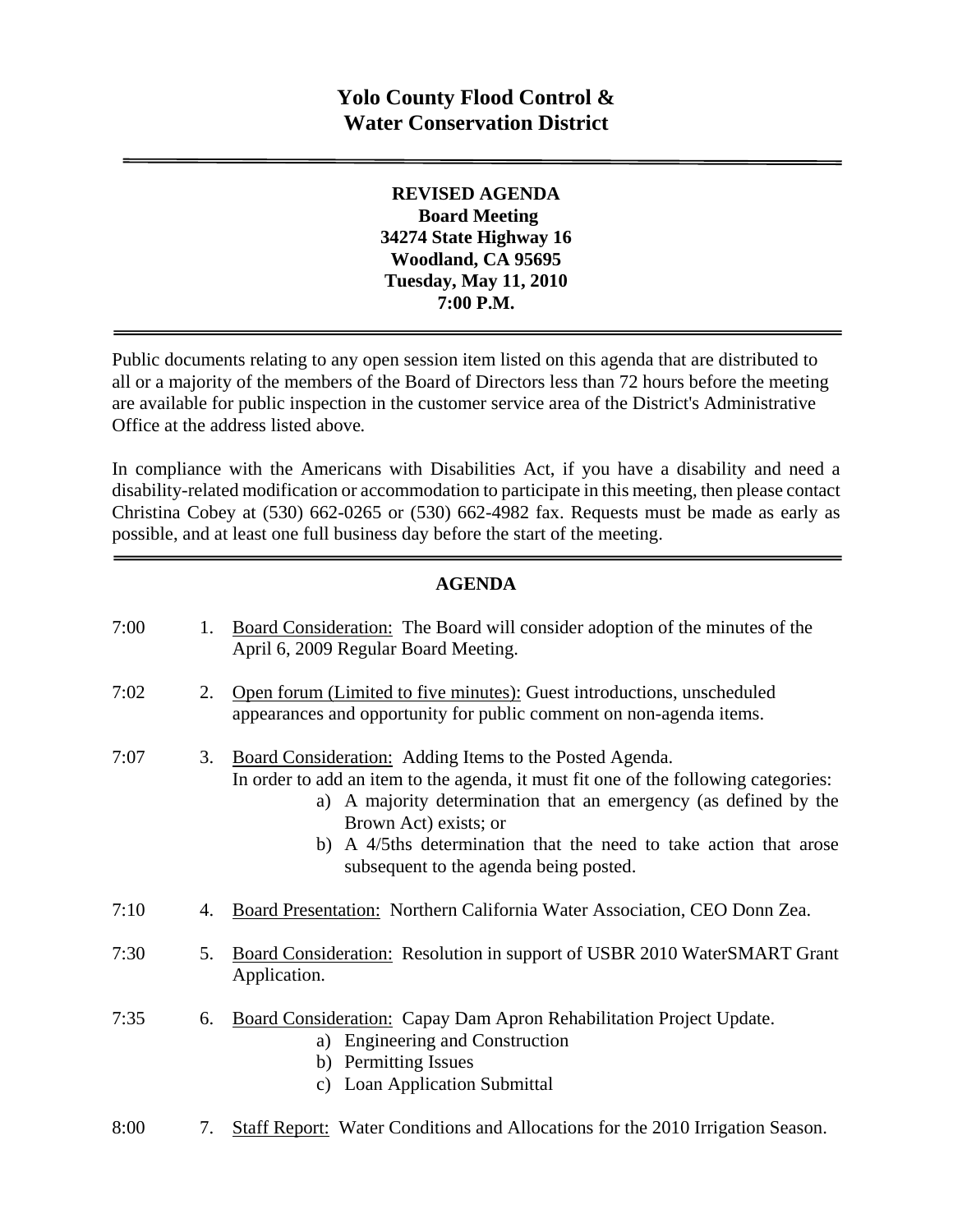| 8:15 | 8. | Directors' Reports: Each member of the Board will have the opportunity to report<br>on meetings and conferences attended during the prior month on behalf of the<br>District.                                                                                             |
|------|----|---------------------------------------------------------------------------------------------------------------------------------------------------------------------------------------------------------------------------------------------------------------------------|
| 8:20 | 9. | Attorney's Report: The District's attorney will report on the following:<br>a) Current legal and legislative activities.                                                                                                                                                  |
| 8:30 |    | 10. General Manager's Report: The Board will receive a report from the General<br>Manager or designated representatives regarding current general activities and<br>projects of the District.<br>a) General Activities<br>b) Operations, Maintenance and Water Conditions |
| 8:40 |    | 11. General Discussion: Opportunity for Board members to ask questions for<br>clarification, provide information to staff, request staff to report back on a<br>matter, or direct staff to place a matter on a subsequent agenda.                                         |
| 8:43 |    | 12. Board Consideration: The Board will consider the approval and the payments of<br>bills.                                                                                                                                                                               |
| 8:45 |    | 13. Adjourn                                                                                                                                                                                                                                                               |

The public may address the Board concerning an agenda item either before or during the Board's consideration of that agenda item. Public comment on items within the Board's jurisdiction is welcome, subject to reasonable time limits for each speaker. Upon request, agenda items may be moved up to accommodate those in attendance wishing to address that item. Times listed for consideration of agenda items are approximate only. The Board may consider any agenda item at any time during the Board meeting.

I declare that the foregoing agenda was posted at the office of the Yolo County Flood Control and Water Conservation District, 34274 State Highway 16, Woodland, CA on May 10, 2010.

By: \_\_\_\_\_\_\_\_\_\_\_\_\_\_\_\_\_\_\_\_\_\_\_\_\_\_\_\_\_\_\_\_\_\_\_\_\_

Christina Cobey, Administrative Assistant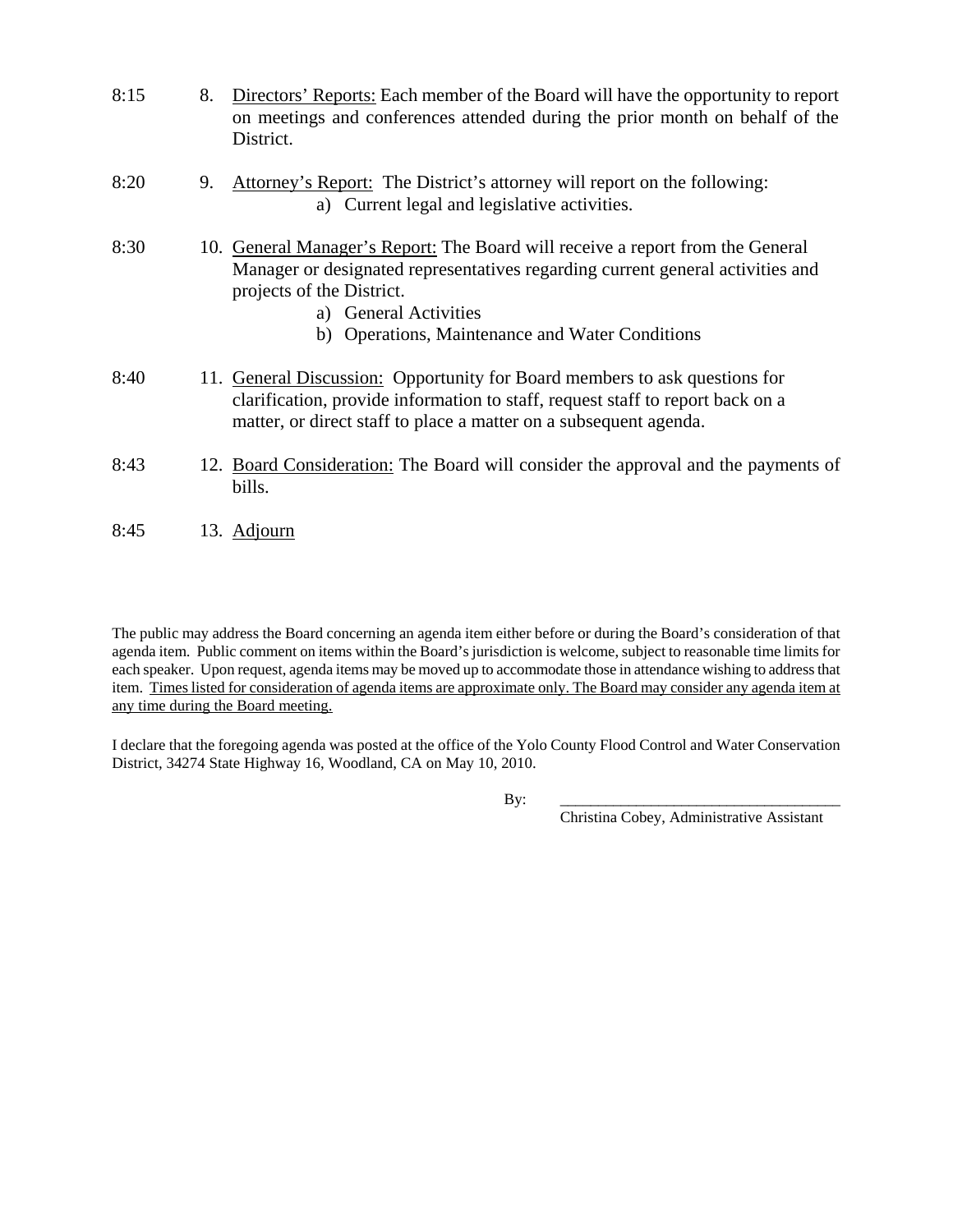

**FLOOD CONTROL & WATER CONSERVATION DISTRICT** 

**BOARD MEETING MINUTES Tuesday, May 11, 2010, 7:00 PM**

**YCFCWCD Offices 34274 State Highway 16** 

The regular meeting of the Board of Directors of the Yolo County Flood Control and Water Conservation District was held at 7:00 p.m. on May 11, 2010, at its regular place of business, 34274 State Highway 16, Woodland, California. Vice Chair Rominger convened the meeting. Chair Brice was absent. In attendance were:

District Board Bruce Rominger, Vice Chair Jim Mayer Ron Tadlock Erik Vink

District Staff Tim O'Halloran, General Manager Christy Barton, Assistant General Manager Fran Borcalli, floodSAFE Yolo Program Manager Mike Horgan, Engineer Stefan Lorenzato, Environmental Program Manager Mike Horgan, Engineer Max Stevenson, Water Resources Associate Paul Bartkiewicz, Legal Counsel

Members of the Public Dave Pratt Don Rominger Bob Schneider Donn Zea

## **1. BOARD CONSIDERATION: Approval of Minutes**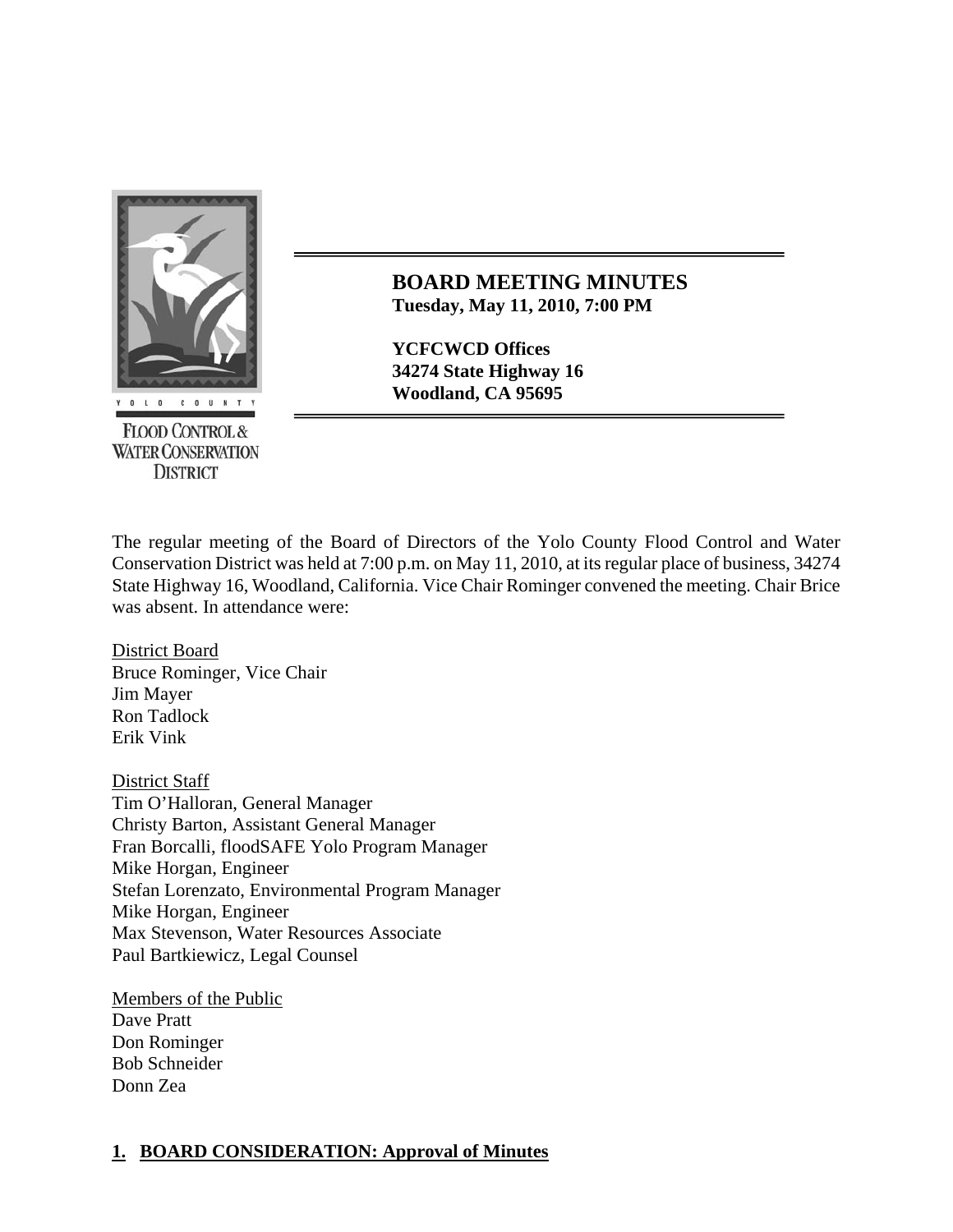**M/S/C** approved the minutes of the April 6, 2010 Regular Board Meeting as submitted.

# **2. OPEN FORUM**

Vice Chair Rominger congratulated Bob Schneider for being awarded the Environmental Council of Sacramento 2010 Environmentalist of the Year award.

### **3. BOARD CONSIDERATION: Adding Items to the Posted Agenda**

General Manager O'Halloran announced that Donn Zea would be arriving later. Item 4 was postponed until Zea arrives.

### **4. BOARD PRESENTATION: NORTHERN CALIFORNIA WATER ASSOCIATION, CEO DONN ZEA**

This Item was postponed to later in the meeting.

## **5. BOARD CONSIDERATION: RESOLUTION IN SUPPORT OF USBR 2010 WATERSMART GRANT APPLICATION**

General Manager O'Halloran reported that the District's USBR Regional Conjunctive Use Program grant application that was filed in 2009 had been revised and updated for 2010. The district is requesting \$300,000 in grant funds to help fund a \$750,000 project related to groundwater wells, installation of automatic check structures and improvements to lateral headings along the Winters Canal.

**M/S/C** adopted Resolution 10.05 approving the application for grant funds from the US Bureau of reclamation. 4 Ayes, 1 Absent, 0 Nays, 0 Abstentions.

#### **6. BOARD CONSIDERATION: CAPAY DAM APRON REHABILITATION PROJECT UPDATE**

General Manager O'Halloran and staff provided the Board a follow-up to the April presentation regarding the status of the District's Capay Dam Apron Rehabilitation Project.

Stefan Lorenzato, Environmental Program Manager, reported that the Regional Water Quality Control Board has storm water permit requirements that will become effective July 1, 2010. Due to the fact that the project will be started and completed after that date the project will need to comply with the new permit regulations. The District is currently in the process of investigating the requirements. This needs to be resolved soon if the information is to be included in the bid documents.

O'Halloran stated that Jen Reed, Project Manager, had reported to him that because the loan funds for which the District is applying include federal funds, the project must meet federal standards. This includes complying with the Davis-Bacon Act. The District is currently investigating the implications of that new information.

Mike Horgan, Engineer, reported that the bid documents including the plans and specs have been prepared and are in the process of being reviewed. Information regarding the Davis-Bacon Act will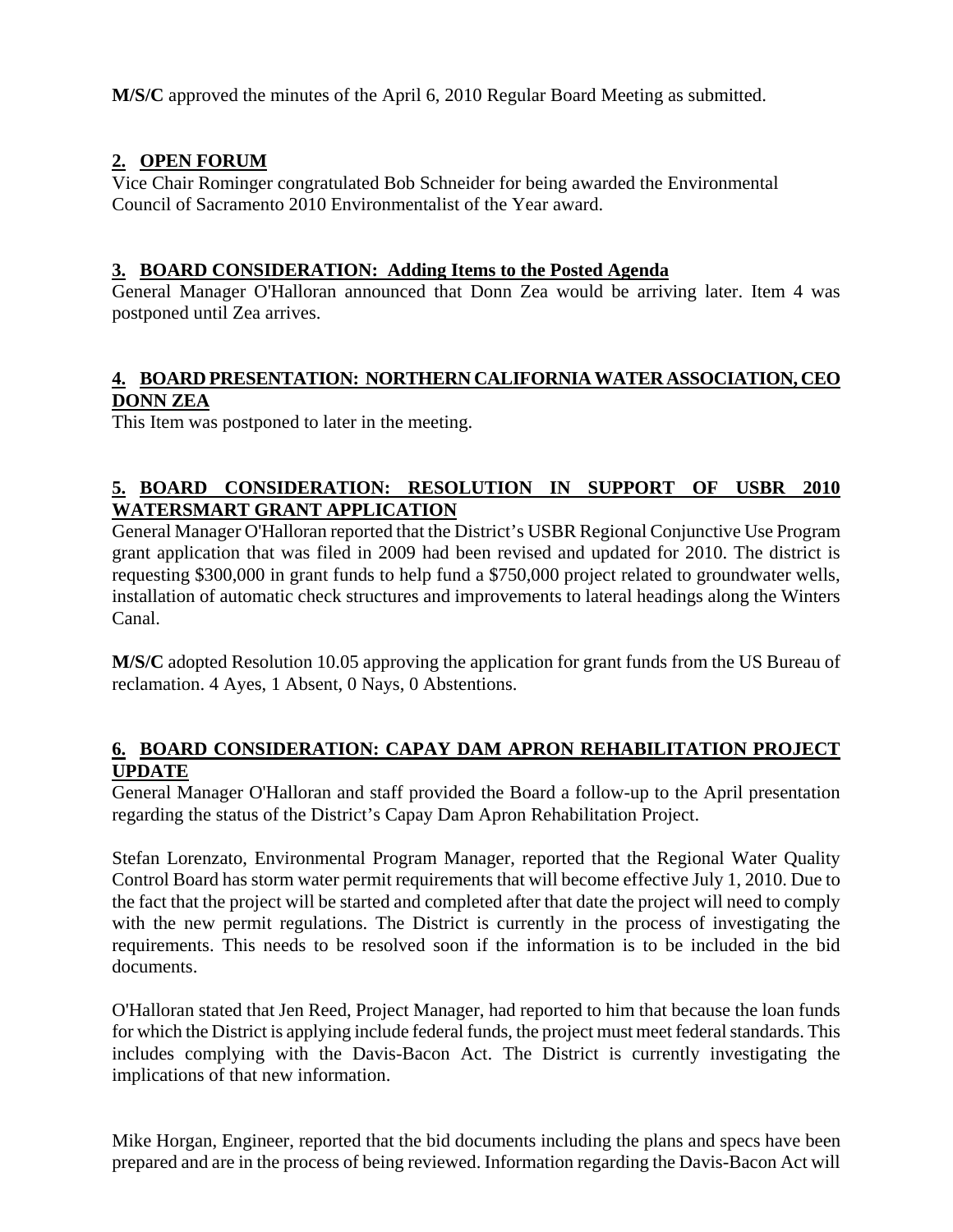need to be incorporated into the documents. Regarding the easements on the north side of the dam, they have been drafted as a permanent easement for the apron and grade control structure, and a temporary easement for access. They are currently being reviewed by John Scully. The easements on the south side will be temporary easements for access to the dam. Horgan reviewed the proposed schedule from bid solicitation advertising around May 21, 2010 to project completion by November 10, 2010.

O'Halloran requested authority from the Board to modify the bids documents as needed for structural and administrative changes and the Stantec management contract to cover the costs of compliance with the Davis-Bacon Act.

Legal Counsel Bartkiewicz reported that the authorization that is being requested will facilitate the letting of the bids, but the awarding of the bids will require additional Board action.

Director Mayer requested the Board be provided a table indicating major milestones for the project.

**M/S/C** authorized Mr. O'Halloran to advertise the construction documents for bid after incorporating necessary information regarding the Davis-Bacon Act and any other needed minor modifications, and to enter into a construction management agreement with Stantec after incorporating necessary information regarding the Davis-Bacon Act and any other needed minor modifications.

O'Halloran reported that the loan is on-track, although a change of the administrative manager at the state board has required additional time to educate the new manager regarding the project. Additionally, the loan documents will include provisions as dictated by the Davis-Bacon Act, which the District has not yet seen. O'Halloran reported that in the event the District is unable to secure the state loan, the District's local bank is prepared to provide a loan.

Lorenzato reported that a floodplain encroachment permit may be needed according to the state board. According to the published regulations, a permit is not needed for this project. Furthermore, according to the Cache Creek Management Plan, Yolo County is the responsible agency for permitting and Yolo County said no permit is necessary for the project. He noted that the permits will also include compliance requirements related to the Davis- Bacon Act.

## **7. STAFF REPORT: WATER CONDITIONS AND ALLOCATIONS FOR THE 2010 IRRIGATION SEASON**

General Manager O'Halloran reviewed the water conditions report and the graphs regarding rainfall, storage and releases from Clear Lake and the Indian Valley reservoir since the last Board meeting. He reported that due to the recent storms and shortened season, the District will have an unallocated season for 2010.

O'Halloran reviewed the projected water sales and irrigation sales revenues. He reviewed the basis for the current water rate, which was reduced by the Board from the scheduled \$26.00 per acre-foot to \$22.00 per acre-foot. He reported the proposed budget for fiscal year 2010/2011 would be scheduled for review and action at the June Board meeting.

## **4. BOARD PRESENTATION: NORTHERN CALIFORNIA WATER ASSOCIATION, PRESIDENT DONN ZEA**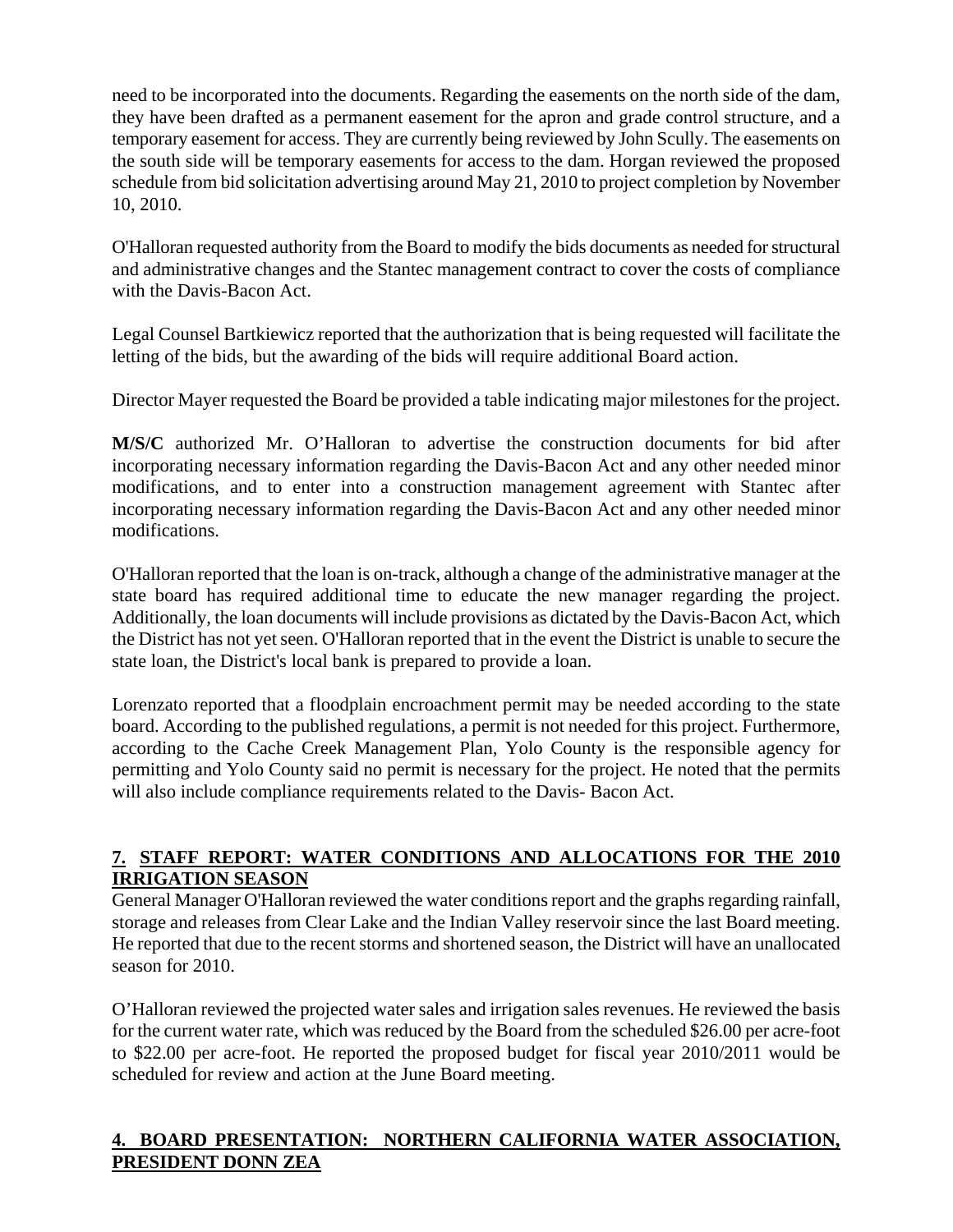Donn Zea, President of Northern California Water Association (NCWA), reported on a number of current issues utilizing NCWA staff time - a recent survey of the membership to assess priorities, developing a strategic plan to prioritize issues of concern, trying to increase membership, and most importantly, providing a united voice for its membership regarding water rights and activities that could impact water rights. He noted NCWA represents its members with one voice and coordinates with non-member agencies that have similar concerns and interests.

Zea reported that NCWA's primary concern is that existing water rights and area of origin protections are not only recognized, but also protected. He reported on NCWA activities associated with the Delta Policy Package including those related to the Delta Stewardship Council, its membership, scope and area of activities and potential funding source(s).

Zea reported briefly on the proposed Water Bond focusing on the opportunities provided for infrastructure and jobs. He reported that NCWA supports passage of the water bond as a comprehensive package addressing infrastructure, recycling and numerous other water related issues.

Zea thanked Water Resources Associate Max Stevenson for his active participation with NCWA regarding water quality issues. He noted that with a staff of only four people, active participation from the member agencies is very important.

## **8. DIRECTORS' REPORTS**

Director Mayer reported on the scheduled May 17, 2010 Water Resources Association of Yolo County (WRA) meeting to provide information regarding the water bond. The panel will include Assemblymember Wolk, ACWA CEO Quinn and Legal Counsel Bartkiewicz.

## **9. ATTORNEY'S REPORT**

Legal Counsel Bartkiewicz reported the District has been working closely with NCWA on a number of issues, and that NCWA has created a coalition of northern California and Bay area agencies that are working together on areas of mutual concern, such as the Stewardship Council membership. Bartkiewicz also reported on changes in water rights reporting that resulted from 2009 water rights legislation.

#### **10. GENERAL MANAGER'S REPORT**

General Manager O'Halloran reported on and demonstrated the District's Supervisor's Control and Data Acquisition (SCADA) system at Clear Lake, Indian Valley and on the canal system.

## **11. GENERAL DISCUSSION**

Vice Chair Rominger reported on a complaint that he and General Manager O'Halloran received from a water customer just prior to the Board meeting. The complaint was regarding the customer's water being diverted and used by another water customer.

#### **12. BOARD CONSIDERATION: Payment of Bills**

**M/S/C** approval for the following claim(s) for payment: